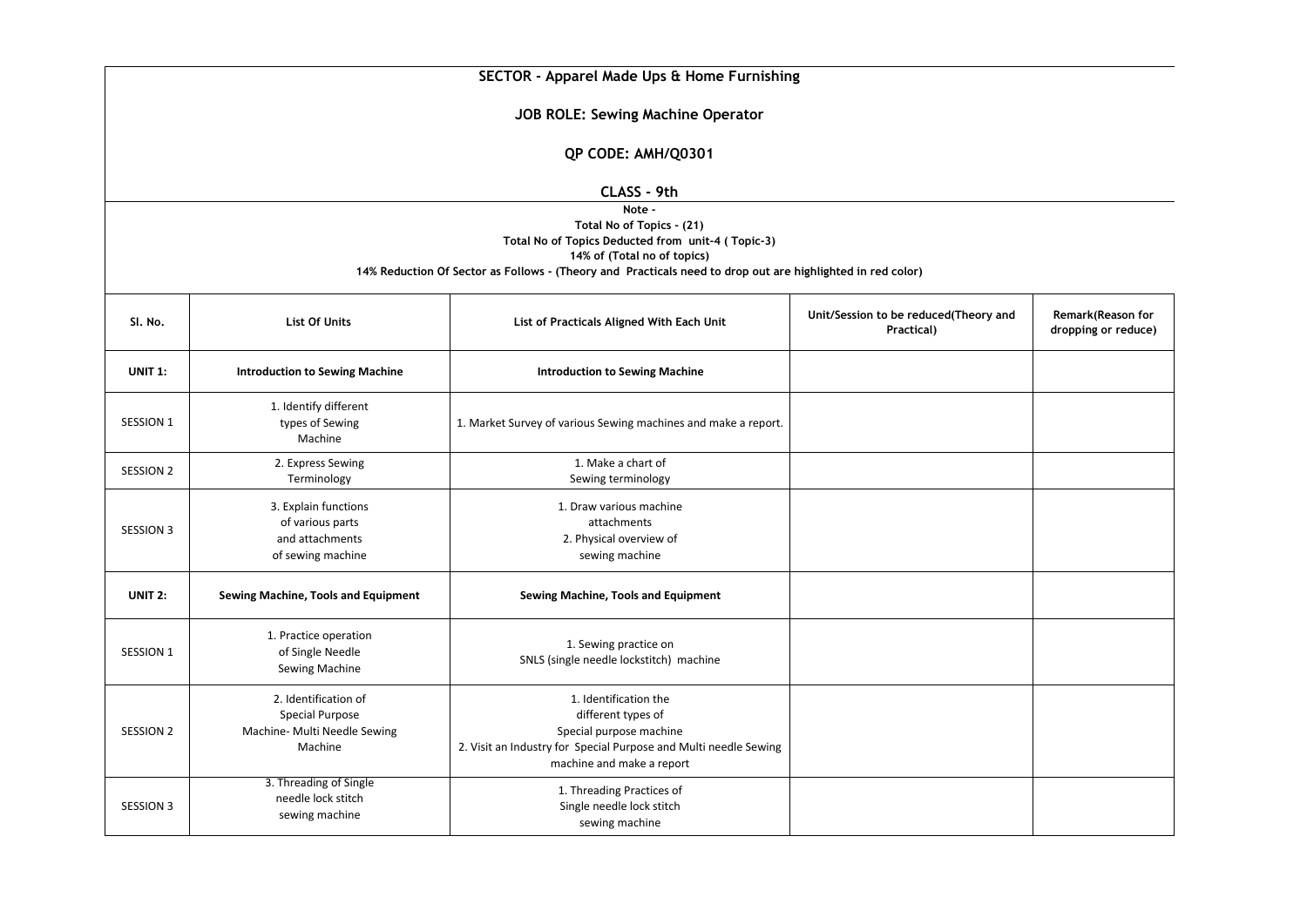| SESSION 4         | 4. Use of different<br>type of needles<br>and threads for sewing machine or hand     | 1. Make a table for<br>different types of<br>machine and hand<br>needles suitable for different type of fabrics  |                                               |                                                                                       |
|-------------------|--------------------------------------------------------------------------------------|------------------------------------------------------------------------------------------------------------------|-----------------------------------------------|---------------------------------------------------------------------------------------|
| <b>SESSION 5</b>  | 5. Identify different<br>types of measuring<br>and marking tools                     | 1. Identify various<br>measuring and marking tools<br>2. Draw diagrams of various measuring and<br>marking tools |                                               |                                                                                       |
| SESSION 6         | 6. Identify different<br>type of cutting<br>tools                                    | 1. Identify various cutting tools<br>2. Draw diagrams of various cutting tools                                   |                                               |                                                                                       |
| SESSION 7         | <del>, Describe Tunctions</del><br>of sewing aids                                    | 1. Identification of sewing aids                                                                                 |                                               |                                                                                       |
| UNIT 3:           | <b>Introduction to Seams</b>                                                         | <b>Introduction to Seams</b>                                                                                     |                                               |                                                                                       |
| SESSION 1         | 1. Demonstrate<br>various types of Seams                                             | 1. Prepare sample of<br>different type of seams and paste in practical file                                      |                                               |                                                                                       |
| SESSION 2         | 2. Carry out<br>different types of edge finishes                                     | 1. Prepare a Swatch File<br>of different edge finishes                                                           |                                               |                                                                                       |
| <b>SESSION 3</b>  | 3. Identify Sewing Problems and<br>their Remedies                                    | 1. Observation of Sewing problems and their<br>remedies                                                          |                                               |                                                                                       |
| UNIT <sub>4</sub> | <b>Care and Maintenance of Sewing Machine</b>                                        | <b>Care and Maintenance of Sewing Machine</b>                                                                    | <b>Care and Maintenance of Sewing Machine</b> | <b>Care and Maintenance of</b><br><b>Sewing Machine</b>                               |
| SESSION 1         | Demonstrate proper handling of Sewing Machine                                        | 1. Use correct lifting and handling procedures                                                                   |                                               |                                                                                       |
| SESSION 2         | 2. Demonstrate oiling of sewing machine                                              | 1. Practice oiling of sewing machine                                                                             |                                               | Which are already<br>covered in above 3 unit<br>& more related to<br>practical / demo |
| <b>SESSION 3</b>  | 3. Select appropriate<br>needles, threads and stitch per inch<br>for various fabrics | 1. Select appropriate<br>needle, threads and stitch per inch for<br>various fabrics                              |                                               | Which are already<br>covered in above 3 unit<br>& more related to<br>practical / demo |